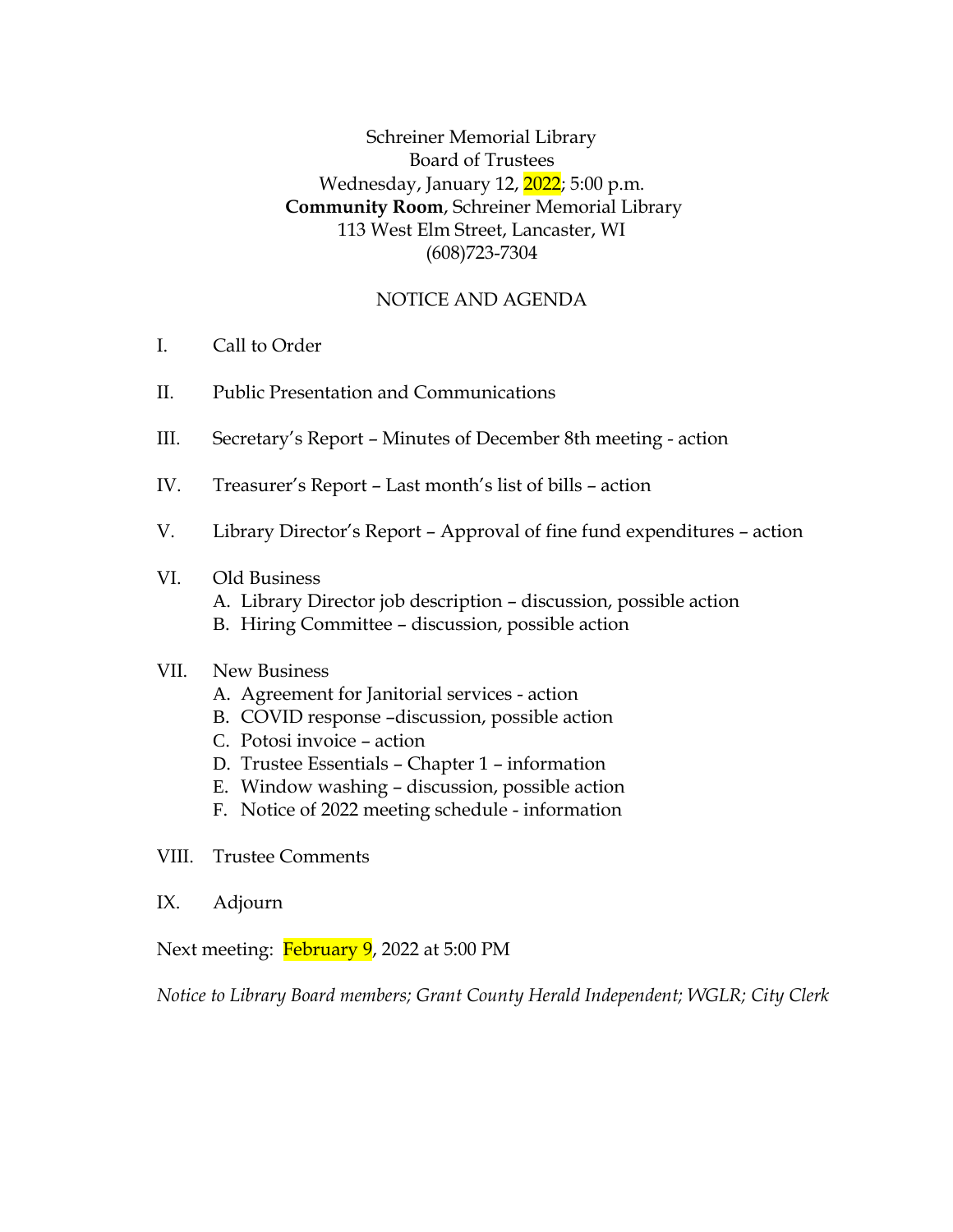Schreiner Memorial Library Board of Trustees Wednesday, February 9, 2022; 5:00 p.m. Schreiner Memorial Library 113 West Elm Street, Lancaster, WI

### NOTICE AND AGENDA

- I. Call to Order
- II. Secretary's Report Minutes of January 12 meeting- action
- III. Treasurer's Report –Last month's list of bills action
- IV. Library Director's Report Approval of fine fund expenditures action
- V. Public Presentation and Communications

### VI. Old Business

- A. COVID response information
- B. Hiring committee update- information
- C. Window cleaning bids information

### VII. New Business

- A. Annual report to the state action
- B. Bulletin Board Policy review action
- C. Confidentiality Policy review action
- D. Trustee essentials, Chapter 2 discussion
- VIII. Trustee Comments
- IX. Adjourn

Next meeting: March 9, 2022 at 5:00 PM *Notice to Library Board members; Grant County Herald Independent; WGLR; City Clerk*